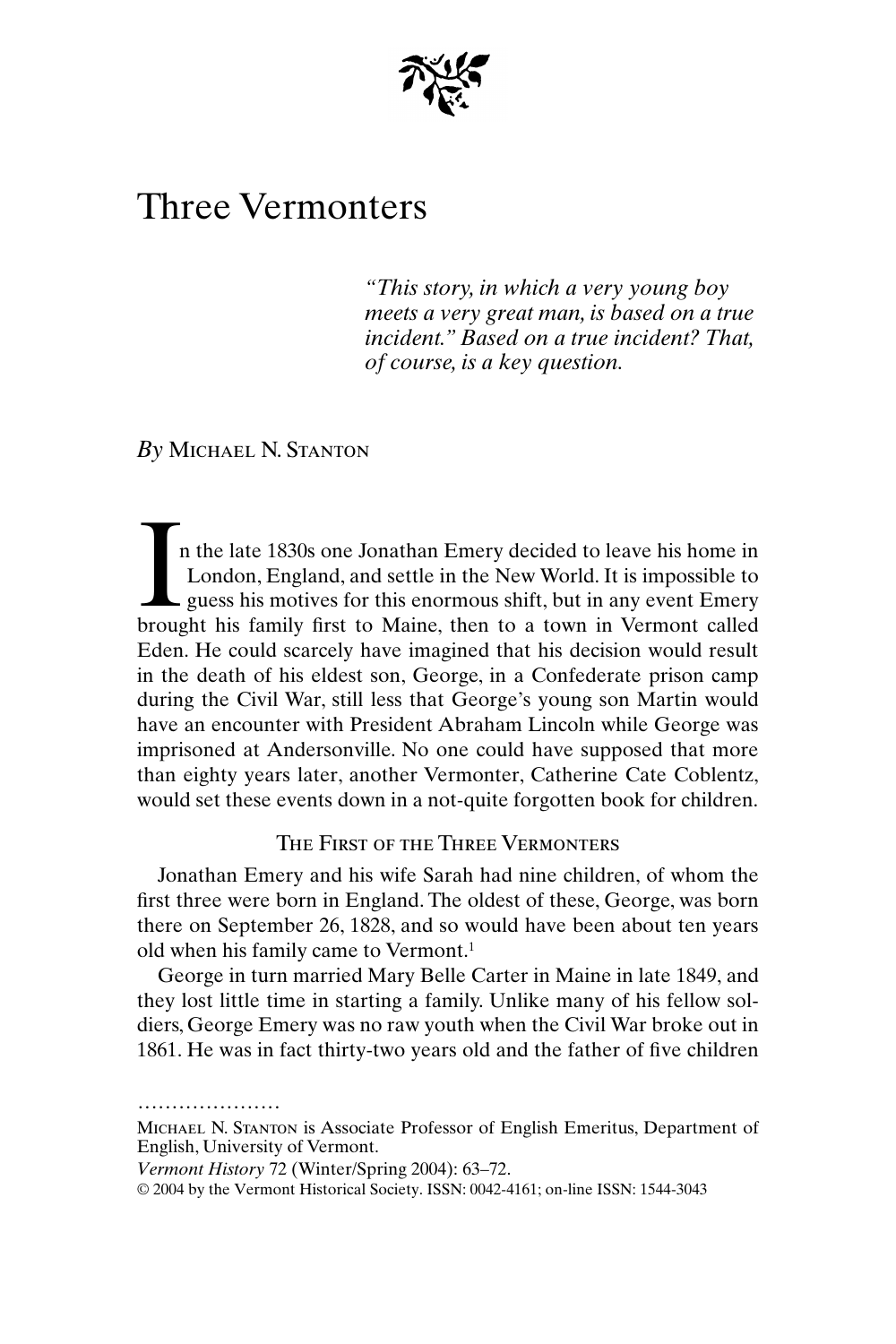(so far), of whom the fourth, Martin, had been born on November 14, 1858. George seems to have consciously chosen to fight for his adopted country by enlisting in the Eleventh Regiment of Vermont Volunteers (later designated the First Regiment of Heavy Artillery) when it began forming in the summer of 1862. He enlisted from Irasburg on August 6 of that year and along with many others from the area (including the town of Eden, Lowell, Barton, and Albany) was assigned to Company F. The entire regiment was mustered into federal service on September 1, 1862. It was the largest of Vermont's seventeen regiments, with a nominal strength of 2,320 men divided into thirteen companies and a staff unit; its commander during most of the war was Col. (later Brevet Brigadier General) James Warner of Middlebury.

At first the nature of the Eleventh's service seemed idyllic, in wartime terms anyway. It was stationed in the northern defenses of Washington, D.C., building and garrisoning posts such as Fort Slocum, Fort Totten, and Fort Stevens. Garrison duty was bland, and men like George Emery could have their families nearby, as Emery in fact did. As the regimental historian (the very same James Warner) wrote in the encyclopedic *Revised Roster of Vermont Volunteers,* "No more pleasant or cheerful experiences were ever the lot of soldiers in actual war than those enjoyed by this regiment during the whole of the year 1863 and the first three months of 1864."2 According to pay records, George Emery had "extra duty" as a carpenter at Fort Slocum from December 1862 on into the new year.

With the sharp irony of wartime, this placid life soon ceased. After the Battle of the Wilderness in May 1864, General U. S. Grant (who had come east to take command in March) needed replacement line troops and the Eleventh was called to actual combat duty. It fought at Spotsylvania, where Col. Warner was wounded in the neck, at Cold Harbor, and at Petersburg. That Grant sent these comfortably situated troops into extremely uncomfortable battle is in a way a testament to his well-known ruthless resolve. That they suffered the fate they did is a testament to Robert E. Lee's equally notable tenacious resolve.

As a kind of sidelight to Grant's efforts to dislodge Lee from Petersburg, troops of the Eleventh Vermont, with others, were sent on June 23, 1864, to attack the Weldon Railroad, an important Confederate supply route. The attack failed and over 400 Vermonters were taken prisoner. It was, Howard Coffin says, "one of the saddest of all days for Vermont in the Civil War."3 Among the 400 were George Emery and forty-eight others from Company F alone; most were sent to Andersonville, and most died there. Of the forty-eight men captured from Company F, thirty-five never returned north, including George Emery.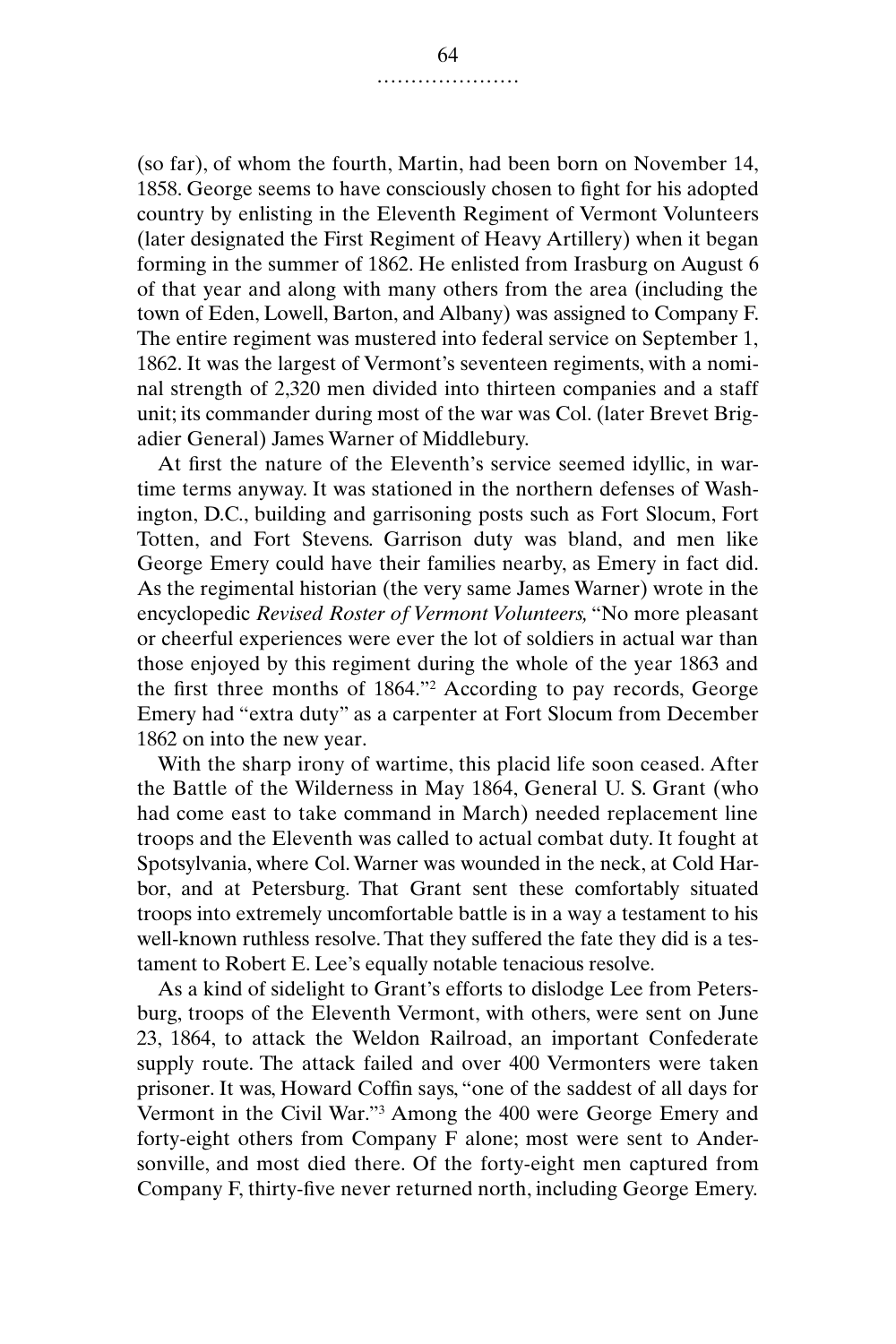

*George Emery, Union soldier. Courtesy of Michael Stanton.*

# THE SECOND VERMONTER AND THE MAN FROM ILLINOIS

Back in the capital city of the Union, five-year old Martin Emery was doing his best to help his fatherless family. According to the story as preserved in Emery family tradition, and as related by Catherine Cate Coblentz in *Martin and Abraham Lincoln* (1947),<sup>4</sup> Martin often accompanied a black man named Snowden from the Emery home in Alexandria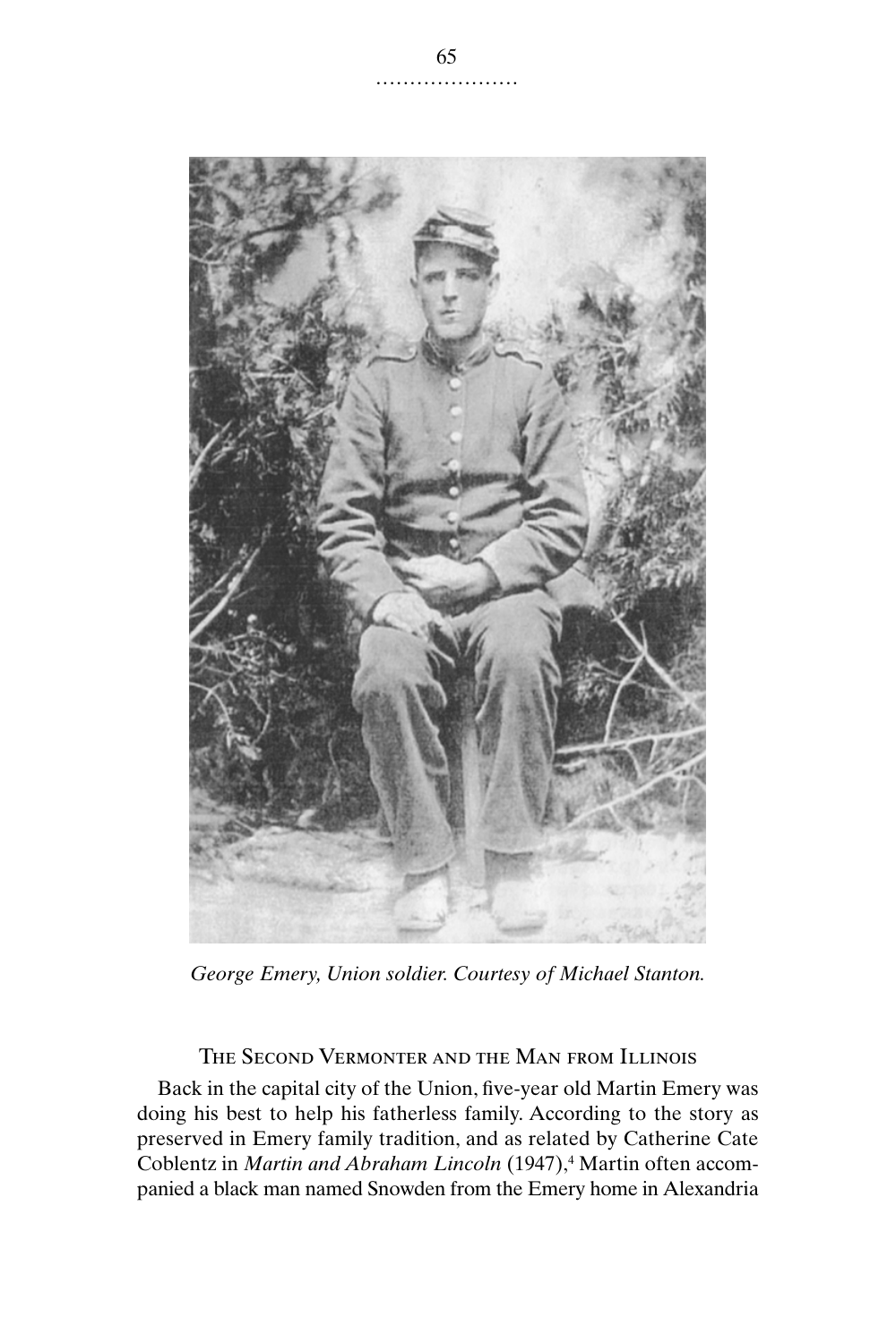into Washington, where Snowden sold fresh produce from his wagon. Martin wore a smart little uniform in emulation of his father and was very proud of his dad as both a soldier and as a cobbler, which George Emery had been in civilian life.

On a certain day in the heat of a Washington summer, Snowden saw that little Martin was very tired. He left the boy to rest in a parklike area while he completed his rounds. As the boy ate his lunch sitting on the steps of a large building he fell into sober reflections on how long his father would be a prisoner of war and how his mother could feed and clothe the family. A shadow fell across his somber countenance the shadow of a tall lanky man who asked why the boy was so sad. It was Abraham Lincoln, coming down the steps of the Capitol building, and Martin explained about his family's plight in his father's absence. Lincoln promised to speak to someone and, in Catherine Coblentz's account, said, "I'm pretty sure there will be food from the army stores every week for your mother." Little could be done about George Emery's evil situation at this moment, but his family could be helped.

Then Martin noticed that Lincoln himself looked rather worn and uncomfortable. Something was wrong with his shoe, Lincoln explained, and it was causing him considerable pain. Martin, who had been well schooled at his father's bench, offered to repair Lincoln's shoe and with a pair of rocks managed to flatten a protruding nail. Thus the small boy and the great man provided one another comfort and help, each according to his abilities.

George Emery's plight was indeed bad. If the Confederates could not adequately feed, or clothe, or arm their own soldiers, and they could not, they certainly could not adequately feed or house enemy prisoners—especially since the number of those prisoners had been vastly swollen by the suspension of prisoner exchanges. Thus, George Emery died at Andersonville on September 15, 1864. He was thirty-five years old and left a wife and six children.

But the gods of war—ironists all—had not finished their sport with George Emery. Conditions at Andersonville were dreadful and dozens of men like Emery died daily of disease, privation, and ill treatment. It is unsurprising in these circumstances that good record keeping was a matter of almost no consequence. Although he had died in September, word did not get through, and George Emery was listed as a deserter in his unit's records for November and December.

One of the best collateral results of the compilation of the *Revised Roster of Vermont Volunteers* was the correction of such errors. The compilers canvassed Army records, North and South, over and over to ascertain the facts. As Theodore S. Peck, who was in charge of this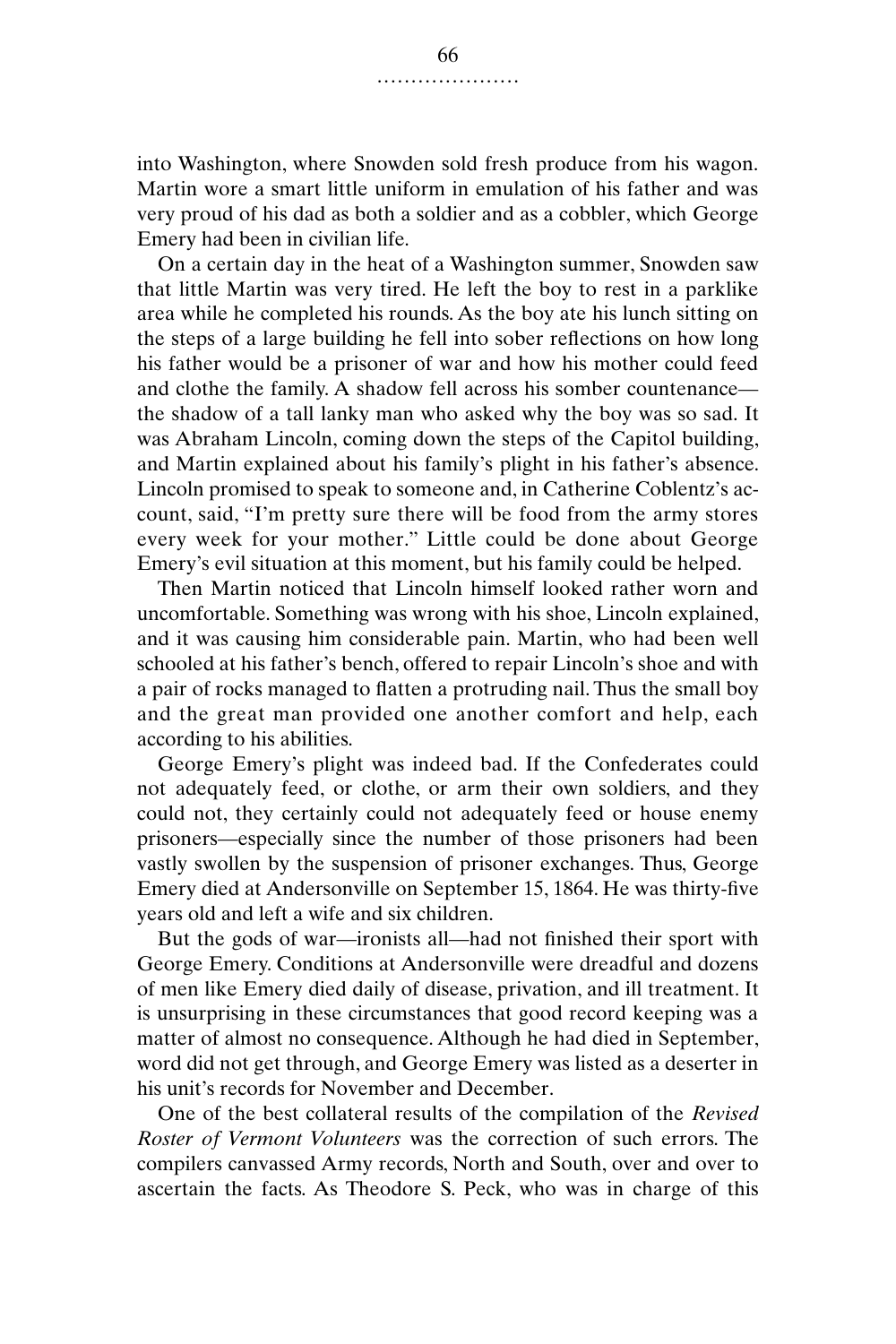

*Abraham Lincoln and Martin Emery. Illustration by Trientja, from Catherine Cate Coblentz,* Martin and Abraham Lincoln *(1947). Courtesy of Michael Stanton.*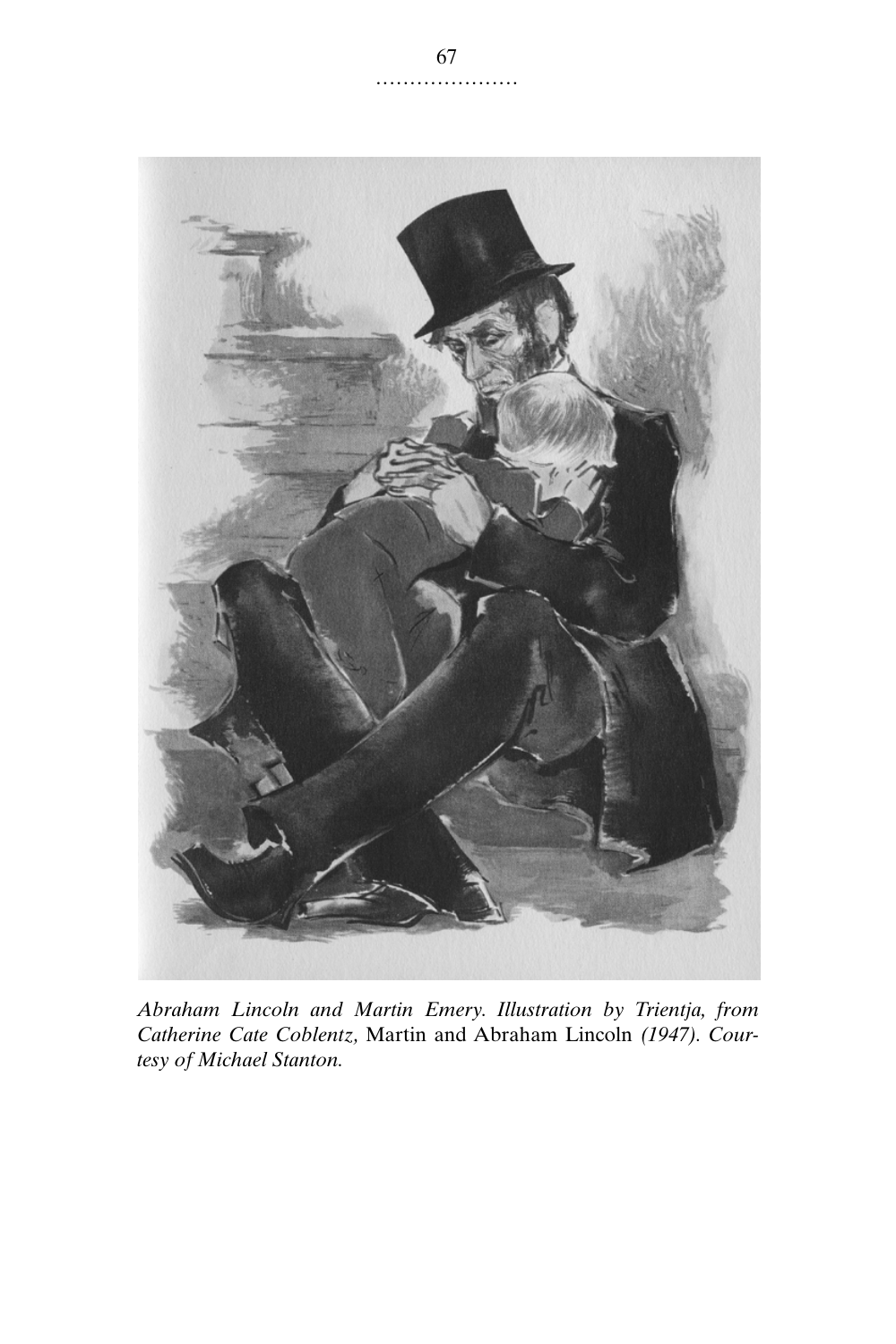work, wrote: "I find that about three hundred Vermonters who were recorded as deserters in the roster of 1864-65-66 died in rebel prisons, or on the battle field in the hands of the enemy . . . *These corrections of the record of so many of our gallant men are alone worth all the work and expense of preparing this Roster*" (Peck's emphasis).5

Peck was writing at the completion of the *Roster,* in 1892, but long before that, George Emery's status had to be dealt with. Although he had died in September 1864, he was carried on the rolls in November and December as a "deserter," one who had in fact sworn allegiance to the Confederacy in October 1864. Such, as Peck noted, was the confusion surrounding the status of Emery and several hundred others.

When Martin's mother Mary applied for a widow's pension for herself and her six children in 1868 her petition was denied on the basis of the erroneous records of George Emery's behavior. The rejection is dated November 3, 1869, some fourteen or fifteen months after the original application. Documents show that she applied again in 1872, this time armed with statements from Emery's fellow soldiers about his good record, and even from fellow prisoners about his death at Andersonville well before the desertion and treason allegedly took place.

In both rounds, Mary Emery had to furnish affidavits and other proof that (1) she was indeed the wife of George Emery (testimony from those present at the wedding back in 1849); (2) she was the mother of his children (testimony from relatives and neighbors who were present at the actual lyings-in); and (3) statements from still higher officials that those officials taking the testimony—justices of the peace and the like—were indeed competent to hear it. Finally, on March 21, 1873, the Adjutant General's Office in Washington issued a finding that in the case of George Emery "the charges of desertion & of having taken the oath of allegiance to the Southern Confederacy ... while he was a prisoner of war are removed from this man's record."<sup>6</sup>

With the way now clear, further proceedings eventually awarded Mary Emery a pension, probably for about the amount originally applied for: \$8.00 per month plus \$2.00 per month for each child under sixteen years of age. In 1879 Mary Emery applied for arrearages on her pension according to a law passed that year (it is unknown whether these arrears were awarded) and in October 1910 a rather stark document entitled "PENSIONER DROPPED" noted that Mary's pension should cease because she had died the previous January.

Meanwhile, Martin Emery grew to manhood, married, raised a family, and told his children and grandchildren and eventually even his great-grandchildren about his encounter with the now all-but-sainted president. As a man of many interests he pursued many callings and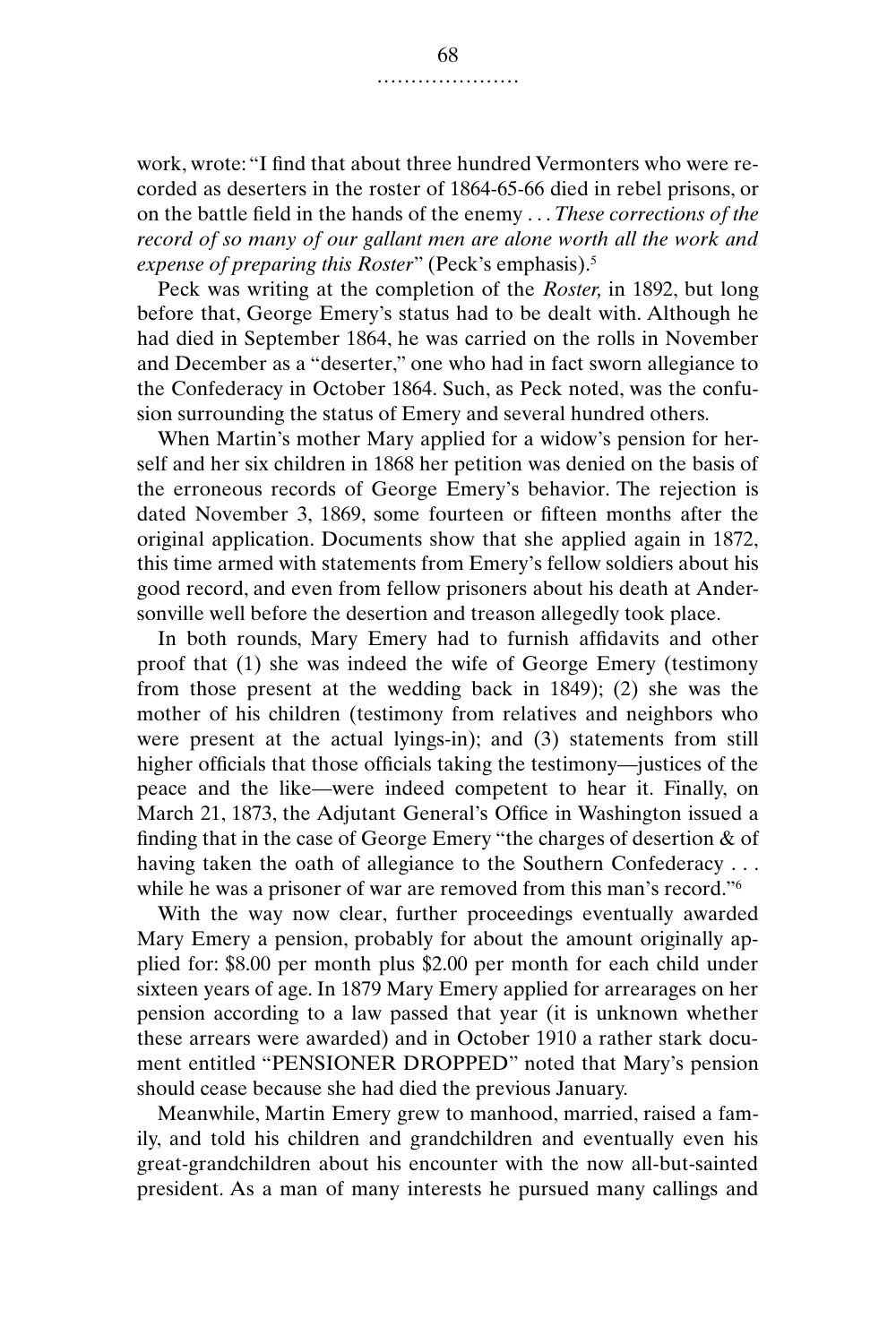was at one time police chief of Plymouth, New Hampshire, according to his granddaughter, Ruth Jones, of Hillsboro. Emery died in Concord in the summer of 1944.

Martin Emery was twice married, and after the death of his second wife, Mrs. Jones says, at what would seem to many people an advanced age, Martin Emery became what she calls a "gentleman hobo." He would travel about from place to place, always well turned out and spruce in appearance, visiting friends and kinfolk. He mostly alternated between family in and around Eden, Vermont, and relatives in central New Hampshire. On one of these peregrinations, around 1934 or 1935, he hitched a ride with a woman and he told her his story of meeting Abraham Lincoln. The woman was Catherine Cate Coblentz, and a few years later she was able to retell his tale to a larger audience.<sup>7</sup>

### The Third Vermonter

Catherine Cate Coblentz was a writer with a strong Vermont background and strong ties to her native place, yet she is little known there. She was the author of ten children's books, of which one, *The Blue Cat of Castle Town,* won an honorable mention in the Newbery Awards for 1946. As the title indicates, that book, like *Martin and Abraham Lincoln,* had a Vermont background.

Catherine Cate was born in Hardwick in 1897, where her father was a stonemason and later a schoolteacher. Her love of books came early, for the family home was next door to the village library. Young Catherine spent considerable time there and when the village librarian eloped one fine day, she took over the library for the summer. She was then a ninth grader. About this time her father died and to help support the family she began writing for the village newspaper.

During World War I Catherine moved to Washington, D.C., where she worked for the Bureau of Standards and graduated from George Washington University. At the Bureau she met and then married a distinguished physicist, William Weber Coblentz (1873–1962), who later won the Rumford Prize for his work on the properties of light. They had two children but both died young, so Catherine's love of children expressed itself in books. It is a tribute to her writing and her love of young people that the children's reading room at the Cleveland Park branch of the D.C. Public Library is named for her.

Catherine and her husband traveled widely, and she "sometimes discovered stories lost in history, which it seemed to me that children would enjoy." *Martin and Abraham Lincoln* would be such a story. Its setting and background combine the two areas she was most familiar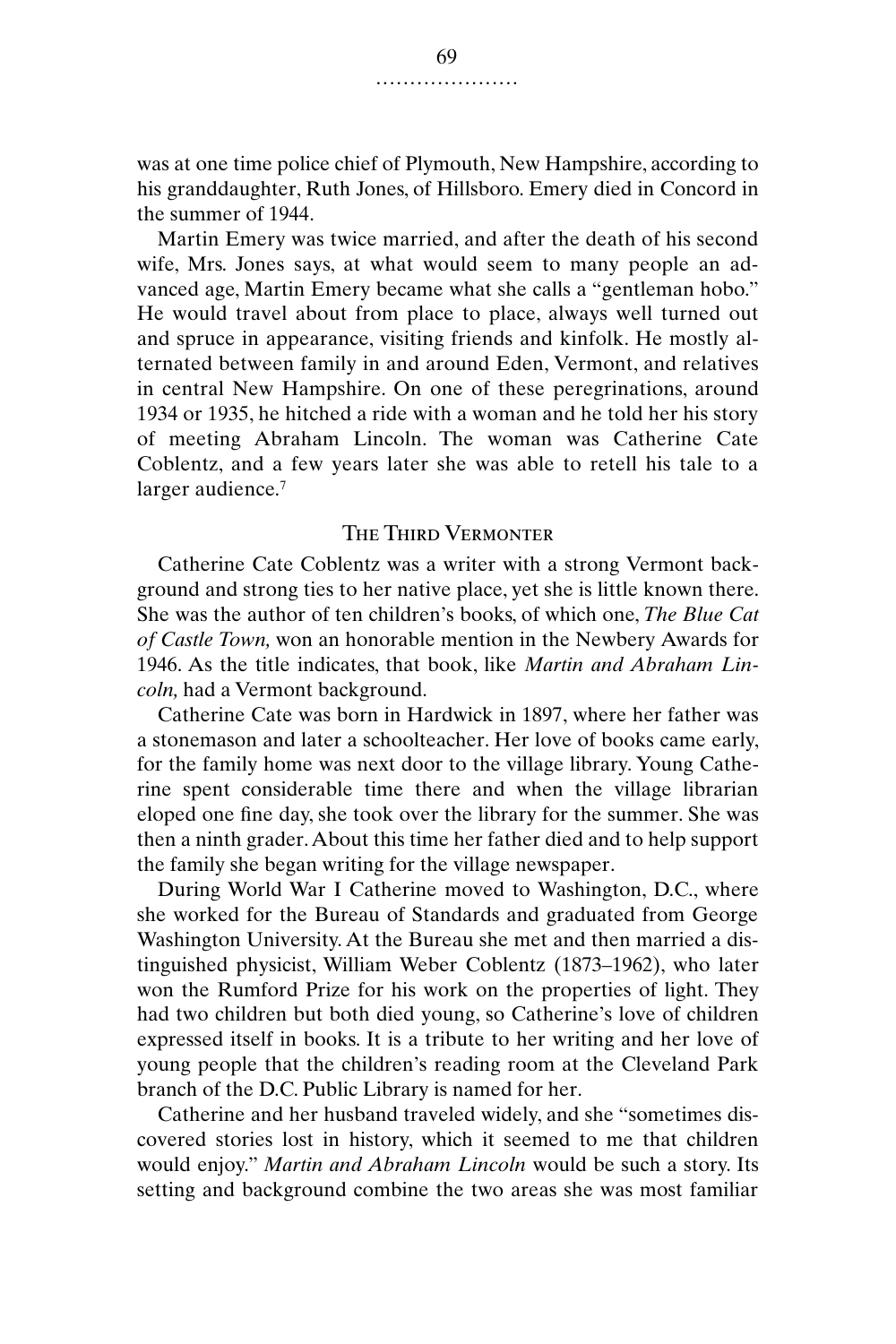

*Catherine Cate Coblentz, from the dust jacket for* The Beggars' Penny *(1943).*

with, rural Vermont and the city of Washington, and it was certainly a story lost in history until she met old Martin Emery.

Even though Catherine Coblentz died in 1951 her stories have taken on a kind of independent life. She meant them not just for entertainment but also for enlightenment. She saw the value of history for children and others: As she wrote, "Becoming acquainted with the people and the problems of yesterday is, I believe, one way of knowing the people of today. Such knowledge and understanding should aid in solving the problems of tomorrow."8

Pious hope this may be, but some have shared it. In 1976 *Martin and Abraham Lincoln* became one segment in a 32-part series, "Stories of America," fifteen-minute color videotapes designed for grade-school children, produced by the Ohio State Department of Education and distributed by the Agency for Instructional Television. *Martin* fits into the sequence right between *The Underground Railroad* and *Clara Barton.* The tape itself seems unobtainable nowadays, but the blurb in the *Teacher's Guide* reads as follows: "This story, in which a very young boy meets a very great man, is based on a true incident. Abraham Lincoln finds a way to help the boy, whose father is in Andersonville Prison, and Martin, in his small way, helps the President."9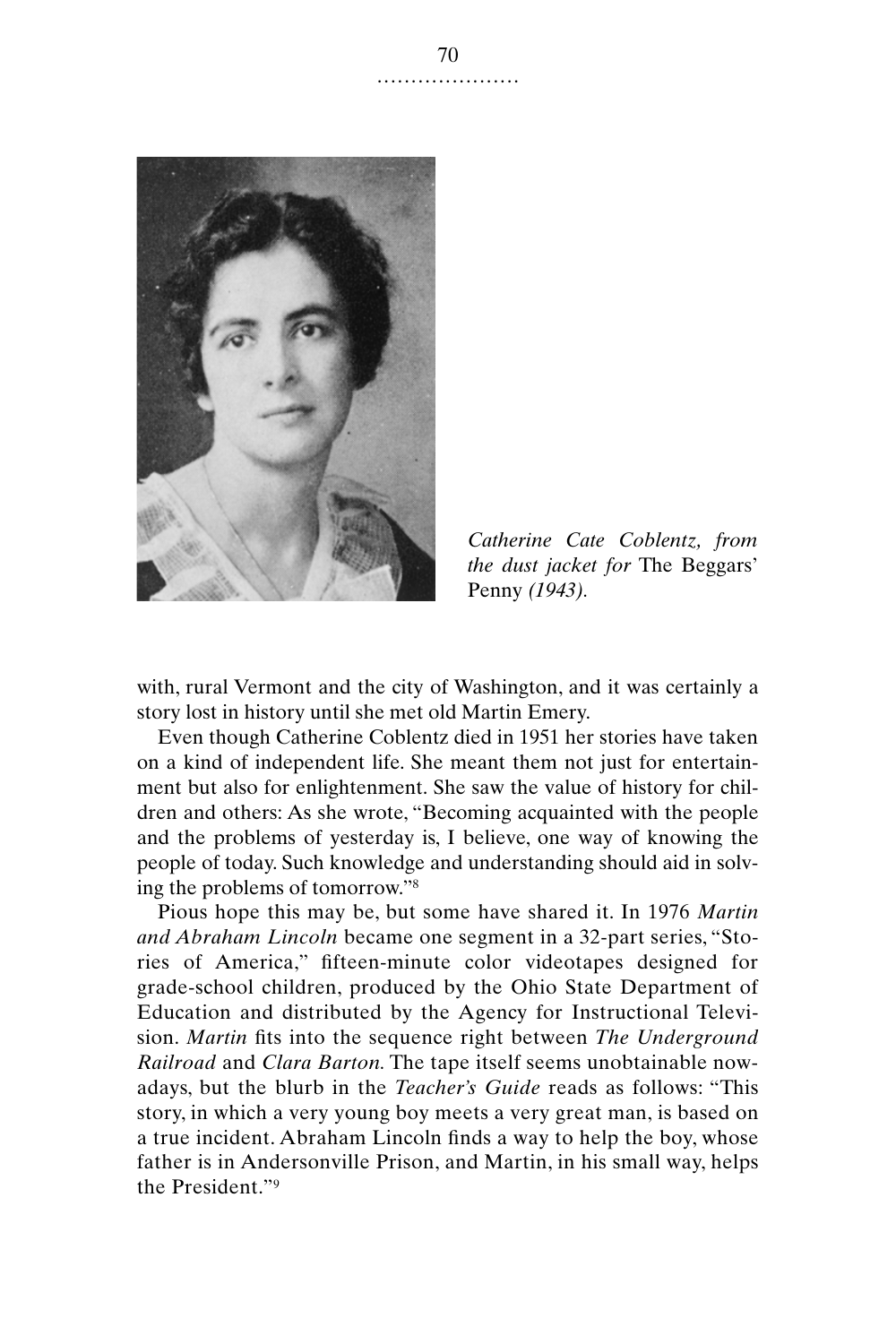## Fact and Fiction

"Based on a true incident"? That, of course, is a key question, and debate about the legend, including which Emery son met Lincoln, persists within the family.<sup>10</sup> Still, there is no compelling reason to doubt Martin Emery's story or its value as lore, legend, and lesson, even though it has no independent verification. So far as I have been able to discover, Lincoln made no record of the meeting, none of the many Lincoln biographers mentions it, and it is not found among the endless stream of anecdotes about Lincoln. Nor have I been able to locate any papers of Catherine Coblentz's that would tell us whether she undertook research into the authenticity of the tale.

Martin Emery's story lives at the intersection of fact, folklore, and fiction. It certainly contains a nugget of truth, despite the accidents of transmission, embellishments, and mere passage of time that may deface any such story. According to Ruth Jones, Martin himself never celebrated Thanksgiving because he mistakenly believed that was the day in 1864 on which his father died. Martin would have been only five years old when he met Lincoln—a tad young, perhaps, for the encounter as told (could he have learned even rudiments of the cobbler's trade?); his nine-year-old brother Jonathan might be a more likely candidate, as some descendants have suggested. And this uncertainty becomes even cloudier when an imaginative writer deals with the material.

Indeed, there is some reason to suppose that Catherine Cate Coblentz exercised measurable poetic license to change a few of the details and circumstances of the story, perhaps to help children understand it more easily. For example, in the story Martin meets Lincoln as the president is coming down the steps of the U.S. Capitol Building. But, then as now, presidents almost never visited the Capitol except on important state occasions. Lincoln, whose presidency was as closely watched and as thoroughly documented as any before very recent times, seems to have visited the Capitol during the time Martin's dad was a prisoner (from June 23 to September 15, 1864) only on the 4th of July, and that clearly would have been a public, not a personal occasion.<sup>11</sup>

Another candidate for the site of the meeting of the very young boy and the very great man would be in the vicinity of the Soldiers' Home, near Rock Creek Road, where Lincoln used a cottage on the grounds as a kind of summer White House or retreat—a prototype of Camp David. Putting the encounter there would solve another problem of accuracy that Coblentz seems to have created: in her story Snowden and Martin come into the city from Alexandria, where both the Emery house and the "nearby fort," as Coblentz calls it, are supposedly located.